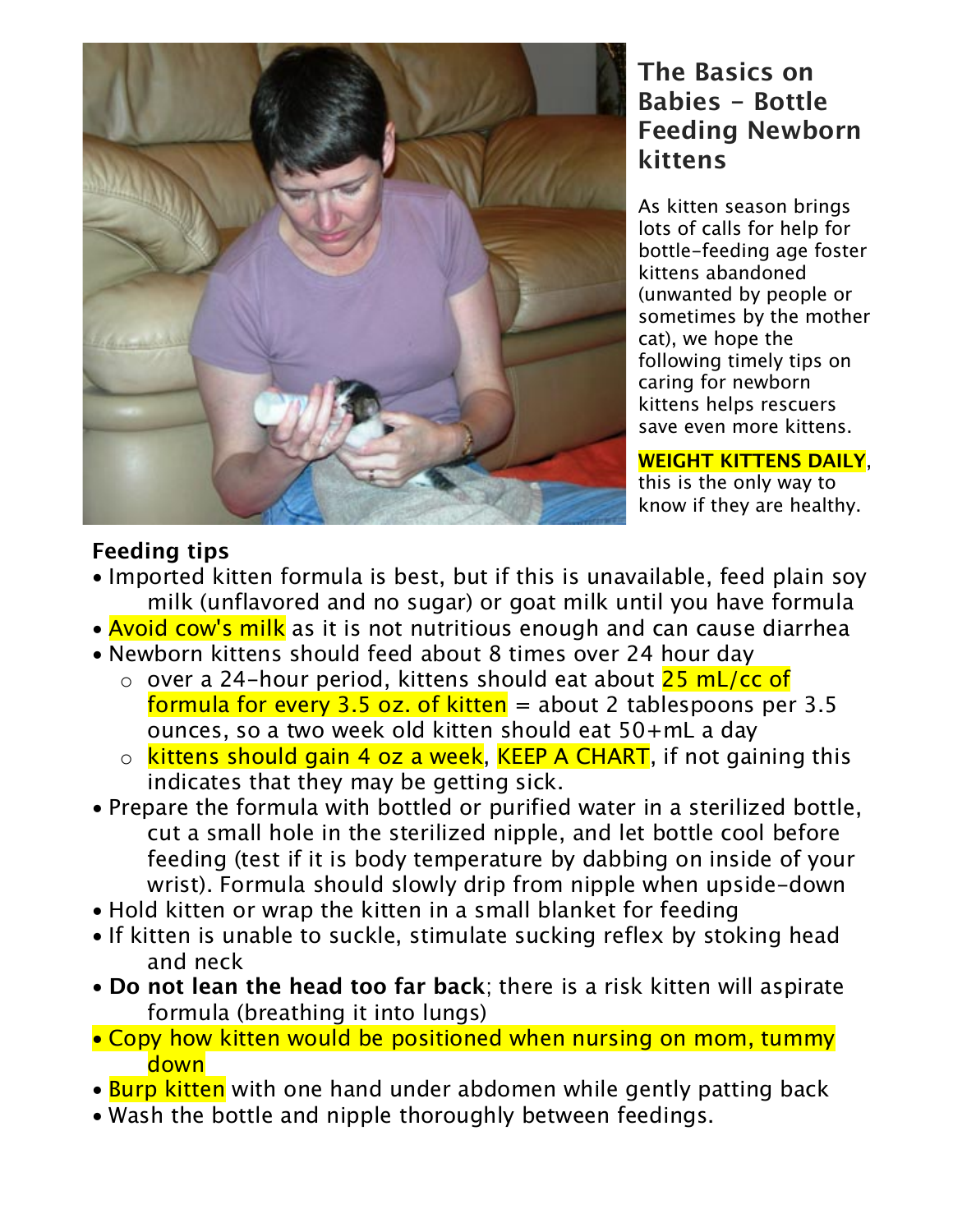

# **Toileting tips**

• Newborn kittens will not eliminate their bladder and bowels on their own (this takes around 3 weeks to learn); rescuers must stimulate kittens

• After feeding, stimulate elimination by using a warm, damp paper towel or cotton square and rubbing around the back end and over genitals until pee or defecate

## **General handling & care tips**

- Isolate kittens from pets until a vet advises otherwise; kittens have a fragile immune system and are vulnerable to infection
- Wash hands well after handling kittens and clean clothes, towels/blankets and surfaces regularly. Kittens could be sick and contagious to pets
- Handle kittens for 10-15 minutes at a time; kittens need to be nurtured and socialized
- hold often for short periods and stroke gently
- gradually introduce kittens to everyday noise, other people, and when a vet deems it safe to do so, to other pets
- Keep kitten at 80 degrees F (26.7 C) in a room with no draft but prior to 7 days old, 90 degrees F (32 C) with no draft
- keep the kitten wrapped in soft blankets and in a safe 'nest' but do not cover the face
- place kitten on a warm hot water bottle (be sure that seal on top is secured) or low heat PET heating pad that gets no warmer that 101 F (made by K&H Pet Products)
- Clean kitten all over with a barely damp washcloth in short gentle strokes; this teaches grooming and stimulates bowel movements
- Line crate or box with disposable diaper pads to keep bed clean and save on laundering towels (top loading pet carrying crates work well). At 3-4 weeks add low cardboard litterbox filled with a grain based litter or old fashioned NON-clumping litter. Show how to use.